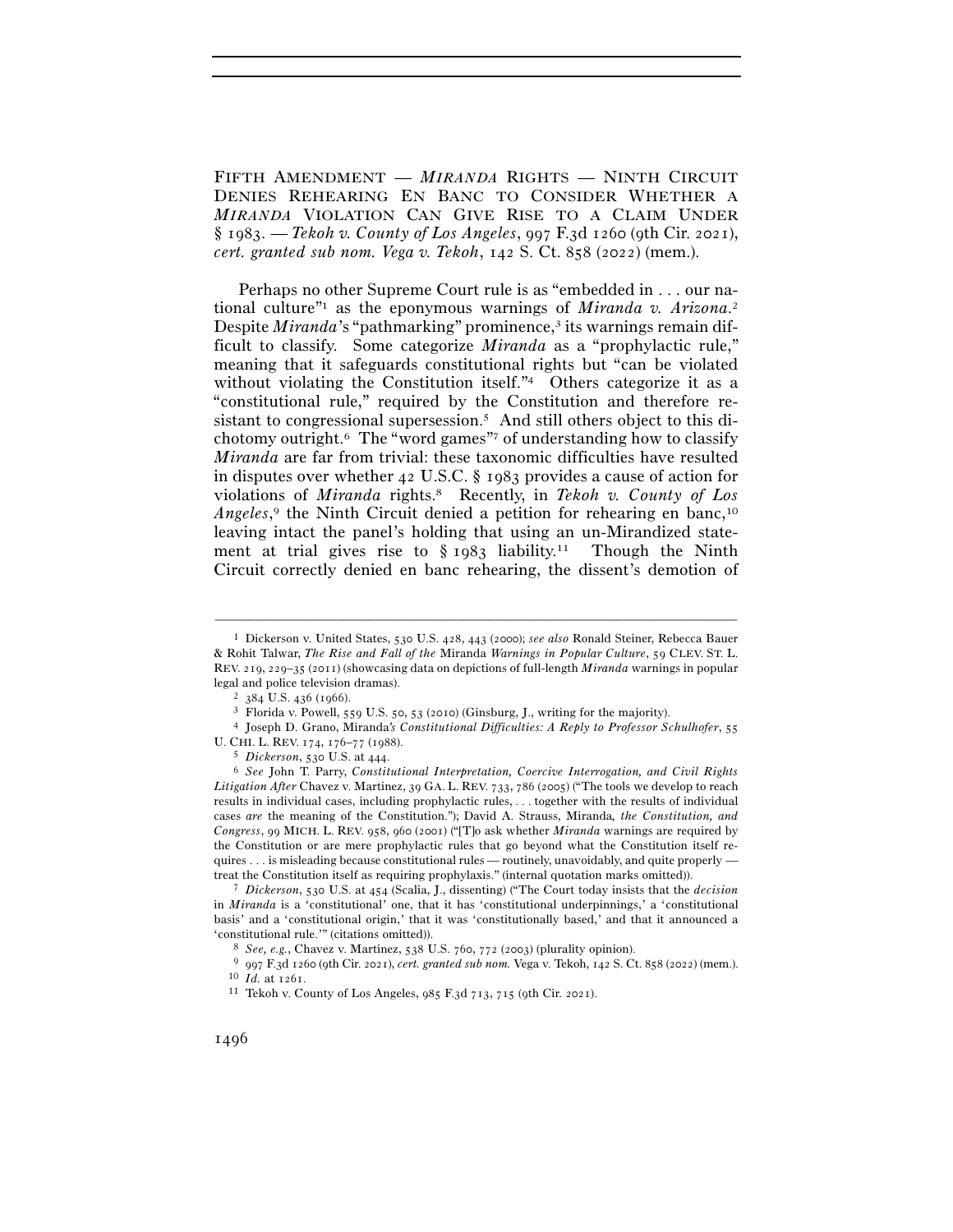*Miranda* warnings from "constitutionalize<sup>[d]"</sup> to "prophylactic<sup>"12</sup> is unjustified and risks restricting constitutional remedies at the Supreme Court and beyond.

On March 19, 2014, Terence B. Tekoh, a certified nurse assistant, attended to Sylvia Lemus at the Los Angeles County + USC Medical Center.13 Lemus told other hospital employees that during this time, Tekoh sexually assaulted her.14 After one employee contacted the police, Deputy Carlos Vega of the Los Angeles Sheriff's Department (LASD) arrived and interviewed Tekoh.15 Vega did not read Tekoh his *Miranda* rights.16 During the interview, Tekoh wrote a note admitting to touching Lemus's genitals.17 According to Vega, Tekoh said that he had "made a mistake" and penned the confession when asked to describe what happened.18 Tekoh, however, alleged that Vega accused him of the assault and instructed him to write the confession, placing his hand on his gun when Tekoh hesitated.19 Tekoh further alleged that Vega falsely claimed the assault had been captured on video, ignored his request for counsel, and used racial slurs.20 Vega arrested Tekoh for unlawful sexual penetration and the case went to trial, where Tekoh was acquitted.21

Tekoh subsequently filed a complaint under 42 U.S.C. § 1983 in the Central District of California against Vega, Vega's supervising officer, the LASD, and the County of Los Angeles.<sup>22</sup> Tekoh claimed, among other things, that the defendants had violated his Fifth Amendment right against self-incrimination by failing to give him *Miranda* warnings.<sup>23</sup> Tekoh's proposed instruction would have allowed the jury to find Vega liable per se under § 1983 if it found, by a preponderance of the evidence, that he obtained Tekoh's confession in violation of

<sup>–––––––––––––––––––––––––––––––––––––––––––––––––––––––––––––</sup> <sup>12</sup> *Tekoh*, 997 F.3d at <sup>1267</sup> (Bumatay, J., dissenting from the denial of rehearing en banc). 13 Tekoh v. County of Los Angeles, No. CV 16-7297, 2017 WL 5957727, at \*1–2 (C.D. Cal. May

<sup>25, 2017);</sup> Tekoh v. County of Los Angeles, 270 F. Supp. 3d 1163, 1170–71 (C.D. Cal. 2017).<br>
<sup>14</sup> Tekoh, 270 F. Supp. 3d at 1171.<br>
<sup>15</sup> Id. at 1167, 1171.<br>
<sup>15</sup> Tekoh, 2017 WL 5957727, at \*3.<br>
<sup>17</sup> Tekoh, 270 F. Supp. 3d a

<sup>&</sup>lt;sup>19</sup> Tekoh v. County of Los Angeles, 985 F.3d 713, 715–16 (9th Cir. 2021). <sup>20</sup> *Id.* 

<sup>21</sup> *Id.* at 716, 724. The district court first declared a mistrial due to a prosecution witness revealing evidence undisclosed to the defense. *See id.* at 716.<br><sup>22</sup> Complaint for Damages for Violations of Civil Rights Under Color of State Law ¶¶ 4–7,

*Tekoh*, 270 F. Supp. 3d 1163 (Sept. 28, 2016) (No. CV 16-7297). Tekoh later dropped his claim against the County. *See* First Amended Complaint for Damages for Violations of Civil Rights Under Color of State Law ¶ 6, *Tekoh*, 270 F. Supp. 3d 1163 (June 4, 2017) (No. CV 16-7297) [here-

inafter First Amended Complaint]. 23 First Amended Complaint, *supra* note 22, ¶¶ <sup>47</sup>–48. Tekoh also claimed that the defendants violated his Fourth Amendment rights by arresting him without probable cause and his Fourteenth Amendment rights by depriving him of substantive and procedural due process. *Id.*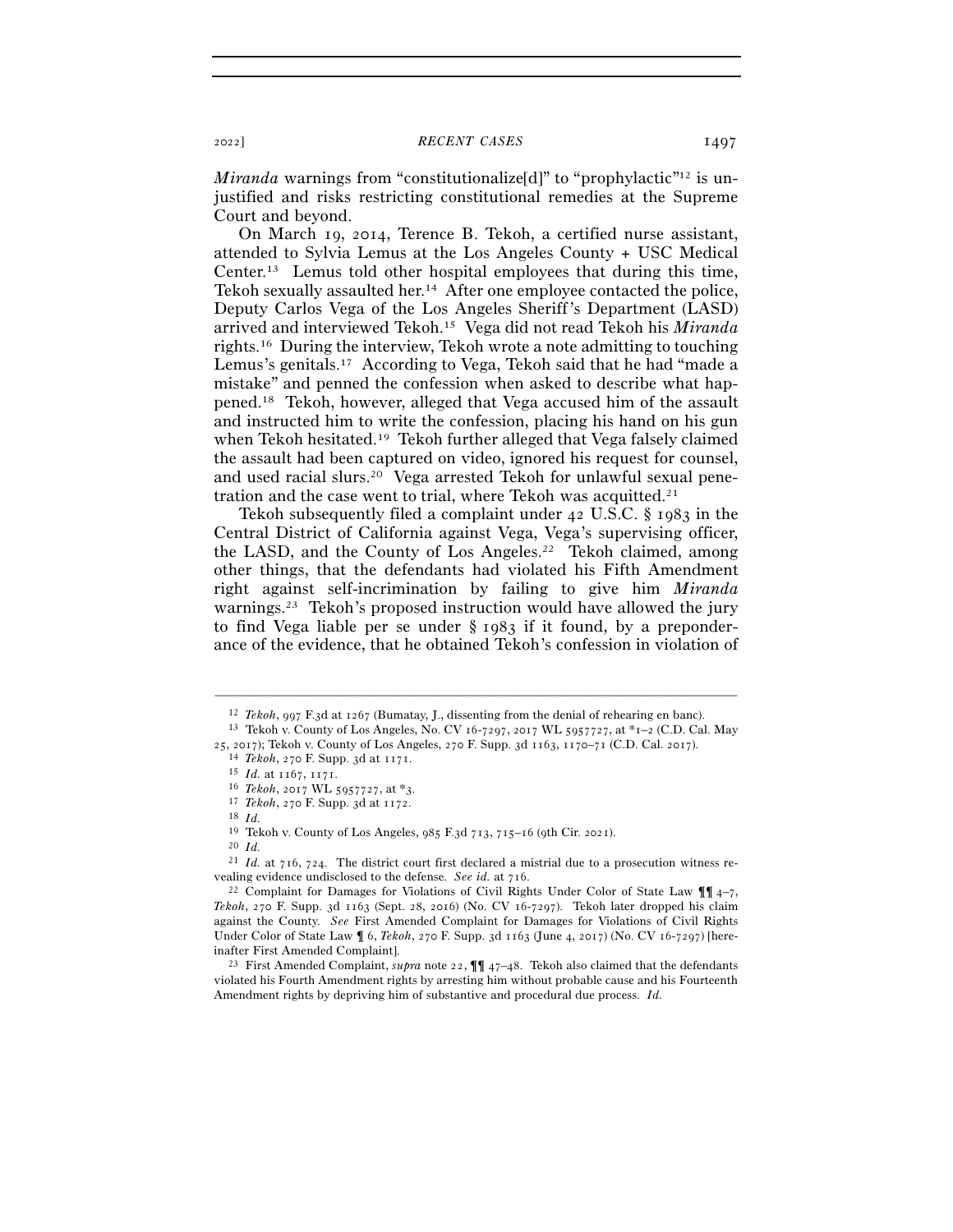*Miranda*. 24 After the court denied Tekoh's proposed instruction, the jury returned a verdict in favor of the defendants.25 Tekoh filed a motion for a new trial, arguing that the court erred by denying his proposed *Miranda* jury instruction. 26

The district court rejected Tekoh's motion in relevant part.<sup>27</sup> In his decision, Judge Wu concluded that the Supreme Court's holdings "strongly suggest<sup>[]</sup> that  $\S$  1983 liability will not attach to a technical violation of *Miranda*."28 Judge Wu referred to the *Chavez v. Martinez*<sup>29</sup> plurality, which concluded that violating *Miranda* does not, in itself, "violate [the defendant's] constitutional rights and cannot be grounds for a § 1983 action,"30 and the *United States v. Patane*31 plurality, which similarly remarked "a mere failure to give *Miranda* warnings does not, by itself, violate a suspect's constitutional rights or even the *Miranda* rule."32 Conversely, according to Judge Wu, Tekoh failed to cite any authority supporting an instruction of per se § 1983 liability for violating *Miranda*. 33 Judge Wu thus concluded that refusing Tekoh's per se jury instruction was not error, but granted the new trial motion on other grounds.34 After the jury again returned a verdict in favor of the defendants, Tekoh appealed the district court's *Miranda* ruling.35

The Ninth Circuit reversed.<sup>36</sup> Writing for the unanimous panel, Judge Wardlaw37 identified the key question as whether *Miranda* rights are among the "rights, privileges, or immunities secured by the Constitution" under § 1983. 38 Judge Wardlaw explained that the *Chavez*

rality opinion)).<br>  $31 \, 542 \, \text{U.S. } 630 \, (2004).$ <br>  $32 \, \text{Tekoh, } 2018 \, \text{WL } 9782523$ , at \*6 (quoting *Patane*, 542 U.S. at 641 (plurality opinion)).<br>  $33 \, \text{Id. at } *5.$ <br>  $34 \, \text{Id. at } *6, *13.$  Judge Wu concluded that it was

<sup>–––––––––––––––––––––––––––––––––––––––––––––––––––––––––––––</sup> <sup>24</sup> Tekoh v. County of Los Angeles, No. CV 16-7297, 2018 WL 9782523, at \*4–5 (C.D. Cal. Mar. <sup>8</sup>, <sup>2018</sup>). 25 *Id.* at \*<sup>1</sup>. 26 *Id.* Tekoh also argued that the court failed to include a separate jury instruction for his claim

of a coerced confession, erroneously excluded his proffered expert on coerced confessions, and allowed defense counsel's misconduct to deprive him of a fair trial. *Id.* at \*1, \*7.<br><sup>27</sup> *Id.* at \*13. The district court also deemed the expert's opinion unnecessary to aid the jury's

factual determination and concluded that it appropriately admonished defense counsel's improper statements. *Id.* at \*3, \*12–13 ("[T]he jury found in Defendants' favor despite defense counsel's misconduct, not because of it." *Id.* at \*13.).<br><sup>28</sup> *Id.* at \*5.<br><sup>29</sup> 538 U.S. 760 (2003).<br><sup>30</sup> *Tekoh*, 2018 WL 9782523, at \*5 (alteration in original) (quoting *Chavez*, 538 U.S. at 772 (plu-

to "include a coerced confession jury instruction under the Fifth Amendment separate and apart from the instruction as to the deliberate fabrication of false evidence" under the Fourteenth Amendment. *Id.* at \*11.<br><sup>35</sup> Tekoh v. County of Los Angeles, 985 F.3d 713, 718 (9th Cir. 2021).<br><sup>36</sup> *Id.* at 721, 726.<br><sup>37</sup> Judge Wardlaw was joined by Judges Murguia and Miller.<br><sup>38</sup> *Tekoh*, 985 F.3d at 718.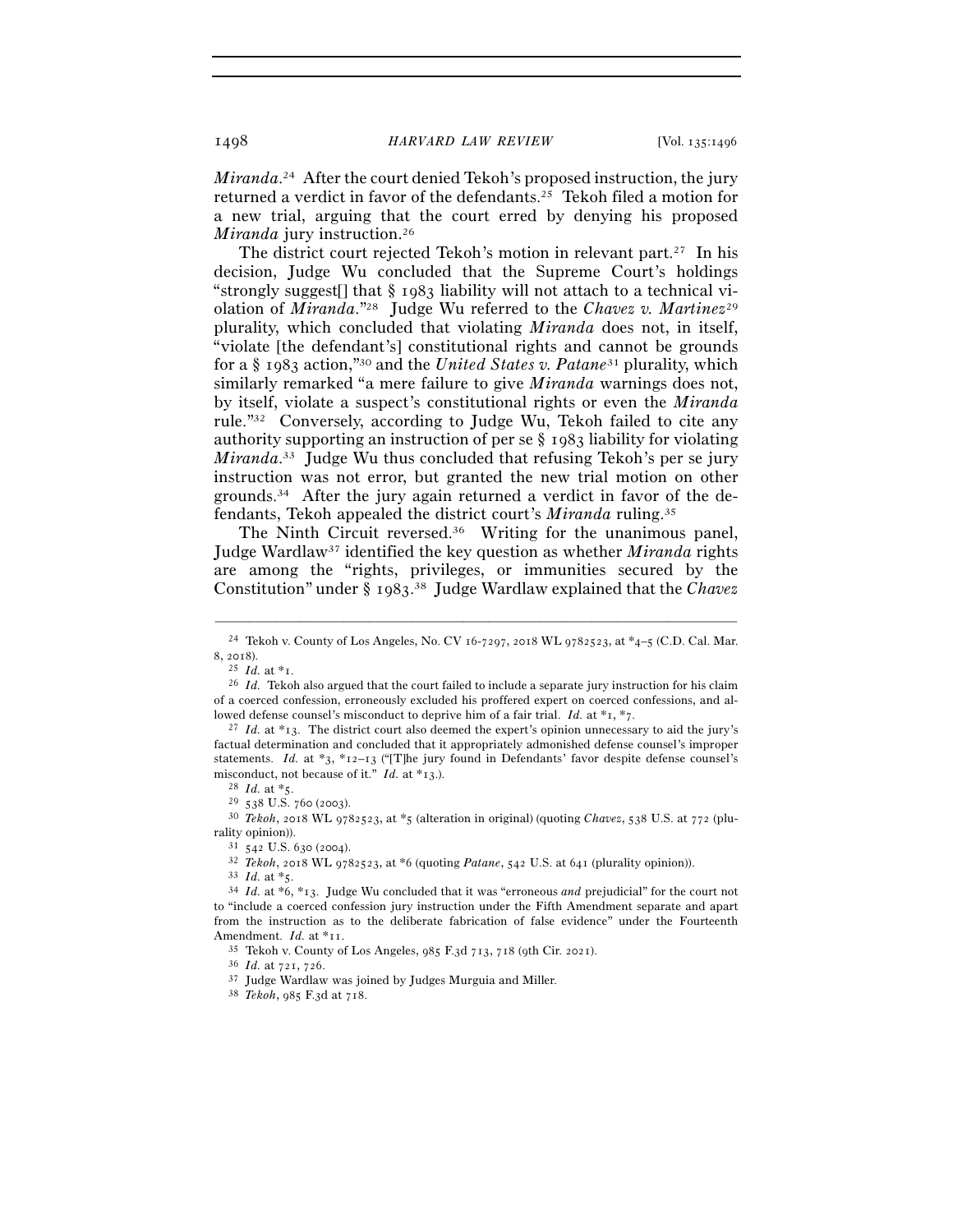## <sup>2022</sup>] *RECENT CASES* 1499

plurality did not "stand for the broader proposition that a § 1983 claim can never be grounded on a *Miranda* violation."39 She prefaced that "[w]hen no single rationale commands a majority of the Court, only the specific result is binding on lower federal courts."40 And since, unlike in *Chavez*, Tekoh's un-Mirandized statement was admitted (rather than excluded) in his criminal proceedings, *Chavez* was inapplicable.<sup>41</sup> Judge Wardlaw further asserted that the *Patane* plurality did not apply either, since the narrowest of the fractured opinions — Justice Kennedy's concurrence — did not discuss *Miranda*'s constitutional status.<sup>42</sup> Judge Wardlaw thus concluded that only *Dickerson v. United States*, 43 which "made clear that the right of a criminal defendant against having an un-Mirandized statement introduced in the prosecution's case in chief is indeed a right secured by the Constitution," provided binding precedent.<sup>44</sup>

The Ninth Circuit denied a petition for rehearing en banc.<sup>45</sup> Judge Bumatay dissented.46 Quite literally charting the Supreme Court's description of *Miranda* warnings as "prophylactic" rather than a "constitutional right,"47 Judge Bumatay asserted that the panel's decision constituted a "rewriting [of] the Fifth Amendment."48 From early English common law to the Fifth Amendment's ratification, the historical "lodestar" of the Fifth Amendment's Self-Incrimination Clause, to Judge Bumatay, was "voluntariness, not prophylaxis."49 Judge Bumatay viewed the *Miranda* decision as "refus[ing] to say that 'the Constitution necessarily requires adherence to any particular' pre-interrogation procedures," and thus "[n]othing in *Miranda* itself . . . can be said to constitutionalize its eponymous warnings."50 And *Dickerson*'s holding, to Judge Bumatay, was inapposite, since it branded *Miranda* as a "constitutional rule" but not a "constitutional right" as required for

<sup>&</sup>lt;sup>39</sup> *Id.* at 721.<br>
<sup>40</sup> *Id.* (quoting United States v. Davis, 825 F.3d 1014, 1022 (9th Cir. 2016)).<br>
<sup>41</sup> *Id.* at 722.<br>
<sup>42</sup> *Id.* at 721–22 (citing United States v. Patane, 542 U.S. 630, 644–45 (2004) (Kennedy, J., co

curring in the judgment)). 43 <sup>530</sup> U.S. 428 (<sup>2000</sup>). 44 *Tekoh*, 985 F.3d at 720, 722. Judge Wardlaw also cited to previous cases from the Ninth Circuit and sister circuits that came to similar conclusions. *Id.* at 722–23; *see, e.g.*, Stoot v. City of Everett, 582 F.3d 910, 923 (9th Cir. 2009) (determining *Chavez* does not apply to cases where allegedly coerced statements are used in criminal proceedings); Jackson v. Barnes, 749 F.3d 755, 762, 767 (9th Cir. 2014) (holding un-Mirandized statement used at criminal trial may give rise to § 1983 claim); Sornberger v. City of Knoxville, 434 F.3d 1006, 1026–27 (7th Cir. 2006) (same); Murray v. Earle, 405 F.3d 278, 285 & n.11 (5th Cir. <sup>2005</sup>) (same). 45 *Tekoh*, 997 F.3d at <sup>1261</sup>. 46 *Id.* at 1264 (Bumatay, J., dissenting from the denial of rehearing en banc). Judge Bumatay

was joined by Judges Callahan, Ikuta, Bennett, R. Nelson, Bress, and VanDyke.<br>  $^{47}$ Id. at 1265 chart.<br>  $^{48}$ Id. at 1265.<br>  $^{49}$ Id. at 1266.<br>  $^{50}$ Id. at 1267 (quoting Miranda v. Arizona, 384 U.S. 436, 467 (1966)).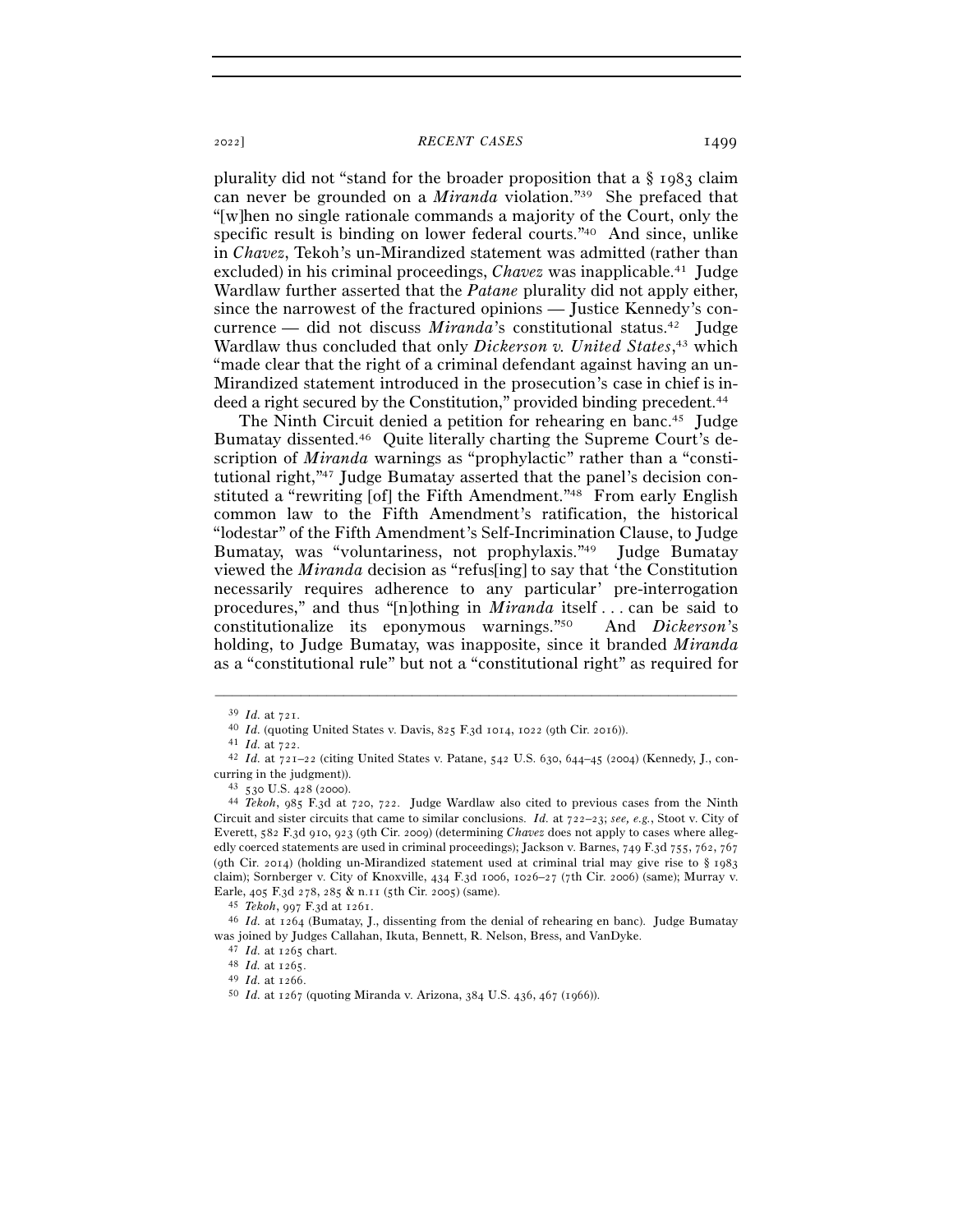1500 *HARVARD LAW REVIEW* [Vol. 135:<sup>1496</sup>

§ 1983 liability.51 Judge Bumatay further pointed to Justice Souter's *Chavez* concurrence, which "questioned the need for civil liability when certain non-core Fifth Amendment violations occurred."<sup>52</sup> Judge Bumatay therefore concluded that the panel decision was detached from text, history, and precedent and should have been reconsidered.53

Judge Miller concurred in the denial.<sup>54</sup> He emphasized that the Ninth Circuit "lack[ed] authority to resolve contradictions in the Supreme Court's precedents."55 As such, Judge Miller concluded that the en banc dissent's discussion of the text, history, and common law development of the Fifth Amendment was irrelevant.<sup>56</sup> Noting that *Dickerson* prevented Congress from replacing *Miranda* rights, Judge Miller asked: "If *Miranda* is not 'secured by the Constitution,' then why is Congress not allowed to dispense with  $it^{2}$ <sup>757</sup> Finally, Judge Miller noted that since "[t]he circuit split is not nearly as lopsided as the dissenters assert,"58 a rehearing would not resolve the conflict and thus did not "involve[] a question of exceptional importance" required to grant rehearing en banc.<sup>59</sup> The Supreme Court granted certiorari.<sup>60</sup>

By denying the petition to rehear the case en banc, the Ninth Circuit correctly held that § 1983 applied to the use of an un-Mirandized statement at trial. Yet the dissent's insistence that *Miranda* rights are prophylactic — that a *Miranda* violation does not necessarily result in a constitutional violation — undermines *Miranda*. Neither the Constitution nor Supreme Court precedent compels the dissent's language of prophylaxis. Nevertheless, this interpretation threatens not only § 1983 claims based on *Miranda* violations, but also any other constitutional remedies deemed "prophylactic" if other jurists — especially a majority of the Supreme Court — follow suit.

Though the dissent presumed that prophylactic rules are "less than a 'right'" for  $\S$  1983 purposes,<sup>61</sup> neither constitutional text nor Supreme Court precedent requires this interpretation. The Constitution does not distinguish between "prophylactic" and "constitutional" rules.62 Judges

–––––––––––––––––––––––––––––––––––––––––––––––––––––––––––––

56 *Id.*

<sup>51</sup> *Id.* at <sup>1270</sup>. 52 *Id.* (citing Chavez v. Martinez, 538 U.S. 760, 778–79, 779 n.\* (2003) (Souter, J., concurring in the judgment)). 53 *Id.* at <sup>1272</sup>. 54 *Id.* at 1261 (Miller, J., concurring in the denial of rehearing en banc). Judge Miller was joined

by Judges Wardlaw and Murguia*.*

<sup>55</sup> *Id.*

<sup>&</sup>lt;sup>58</sup> *Id.* at 1263.<br><sup>59</sup> *Id.* (quoting FED. R. APP. P. 35(a)(2)).<br><sup>60</sup> Vega v. Tekoh, 142 S. Ct. 858 (2022) (mem.).<br><sup>61</sup> *Tekoh*, 997 F.3d at 1264 (Bumatay, J., dissenting from the denial of rehearing en banc).<br><sup>62</sup> *See* 

*at the Majority and Dissenting Opinions in* Dickerson, 33 ARIZ. ST. L.J. 387, 426 (2001) (noting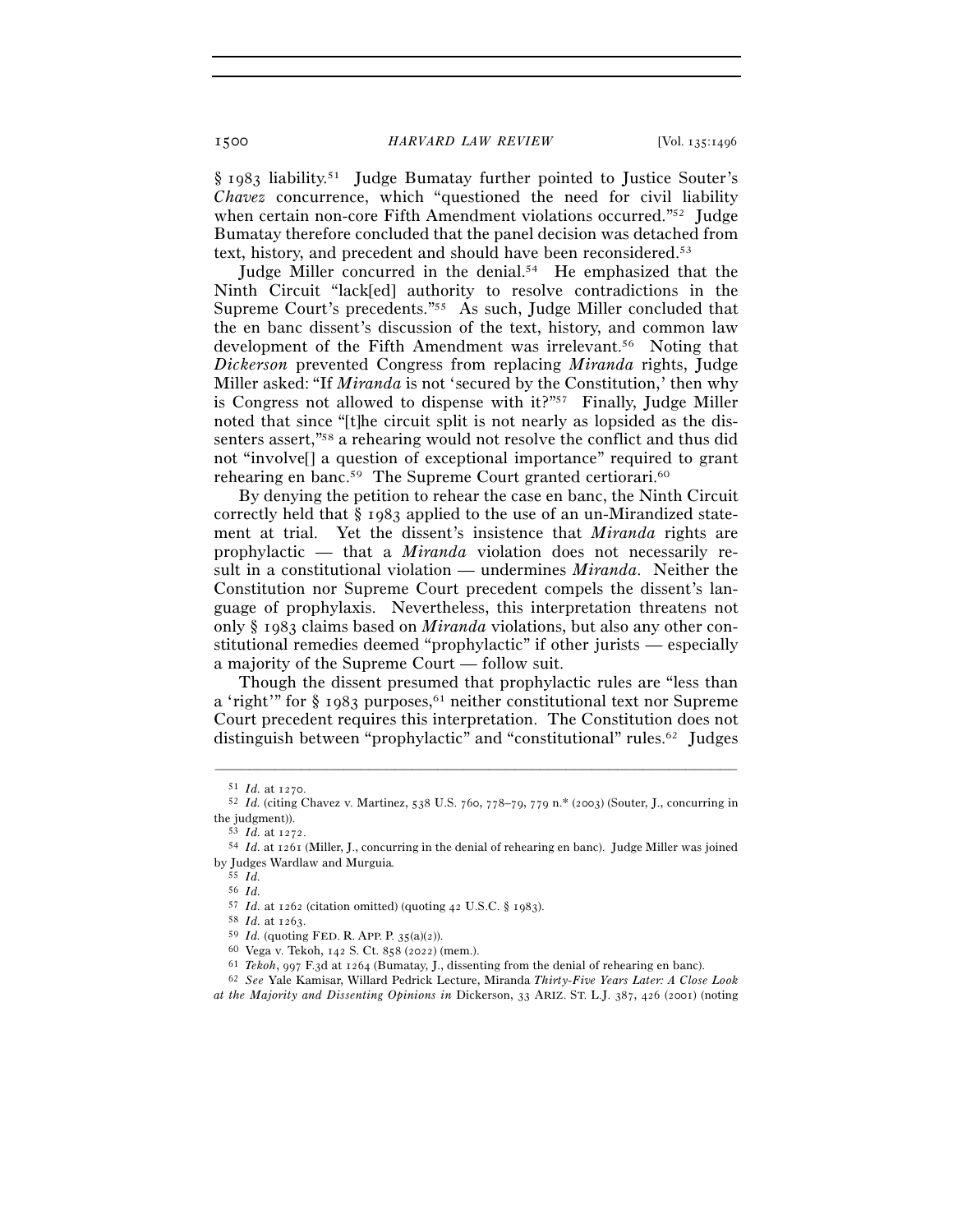## <sup>2022</sup>] *RECENT CASES* 1501

and academics initially invented this dichotomy to distinguish "*Marbury*shielded" interpretation from "congressionally reversible" implementation.63 Yet *Dickerson* belied this dichotomy by declaring 18 U.S.C. § 3501 unconstitutional in defense of the "prophylactic" *Miranda* rights.64 Thus, while the dissent criticized the court for "contraven[ing]" and "rewriting" the Fifth Amendment,<sup>65</sup> its severance of prophylactic rules from constitutional rights is itself a judicial creation.

In fact, prophylactic rules are commonly accepted as constitutionally required in several other areas of constitutional law. In the First Amendment context, for example, Professor David Strauss notes that the "unquestioned" presumption that content-based restrictions are unconstitutional is a prophylactic rule, since it "forbids some restrictions on speech that . . . do not offend against the central values of the First Amendment.<sup>"66</sup> One example Strauss cites is a city banning pro-life but not labor — picketing near hospitals based on an objective likelihood of violence rather than subjective disapproval.67 Applying the *Tekoh* dissent's logic would find this regulation to violate no constitutional right, despite firm consensus stating otherwise, since the core constitutional right of protection from government hostility to speech remains unviolated.68 Professor Susan Klein likewise demonstrates accepted prophylaxis in Fourth Amendment jurisprudence with the per se warrant requirement, which states a rebuttable presumption that "searches conducted without a judicial warrant are per se unreasonable."69

that the test preceding *Miranda* "was no more a rule of the pure *Marbury* variety, no more 'directly compelled' by the Constitution, and no more a product of the 'explicit' text of the Constitution than *Miranda* itself"); Daryl J. Levinson, *Rights Essentialism and Remedial Equilibration*, 99 COLUM. L. REV. 857, 903 (1999) ("Any piece of constitutional doctrine can probably be regarded as prophylactic with respect to some abstract principle hypothesized as the ultimate end the doctrine is meant to serve."); Strauss, *supra* note 6, at 963 ("[T]he Constitution does not ordain any particular institutional mechanism for ensuring that compelled statements are not admitted into evidence."). 63 Henry P. Monaghan, *The Supreme Court,* 1974 *Term — Foreword: Constitutional Common* 

*Law*, 89 HARV. L. REV. 1, 31 (1975); *see* Michigan v. Tucker, 417 U.S. 433, 439 (1974); Grano, *supra* note 4, at 175–76.<br><sup>64</sup> Dickerson v. United States, 530 U.S. 428, 432, 444 (2000). Congress enacted § 3501 to effec-

tively overrule *Miranda* and reinstate voluntariness as "the touchstone of admissibility." *Id.* at 436; see id. at 435–37.<br>
<sup>65</sup> Tekoh, 997 F.3d at 1265 (Bumatay, J., dissenting from the denial of rehearing en banc).<br>
<sup>66</sup> Strauss, *supra* note 6, at 964.<br>
<sup>67</sup> Id. at 963–64.<br>
<sup>68</sup> See id. at 964 (citing Police Dep't of Chi

context, scholars are split as to how the Court's authority on decision rules may extend past "core" constitutional meaning. *Compare* Mitchell N. Berman, *Constitutional Decision Rules*, 90 VA. L. REV. 1, 132 (2004) (asserting that the *Miranda* rule is "designed to reduce adjudicatory error"), *with* Stephen E. Sachs, *Originalism: Standard and Procedure*, 135 HARV. L. REV. 777, 814 (2022) (arguing that Professor Mitchell Berman's approach "assumes the Court wasn't bound by preexisting rules of evidence and procedure"). 69 Susan R. Klein, *Identifying and (Re)Formulating Prophylactic Rules, Safe Harbors, and* 

*Incidental Rights in Constitutional Criminal Procedure*, 99 MICH. L. REV. 1030, 1038 (2001).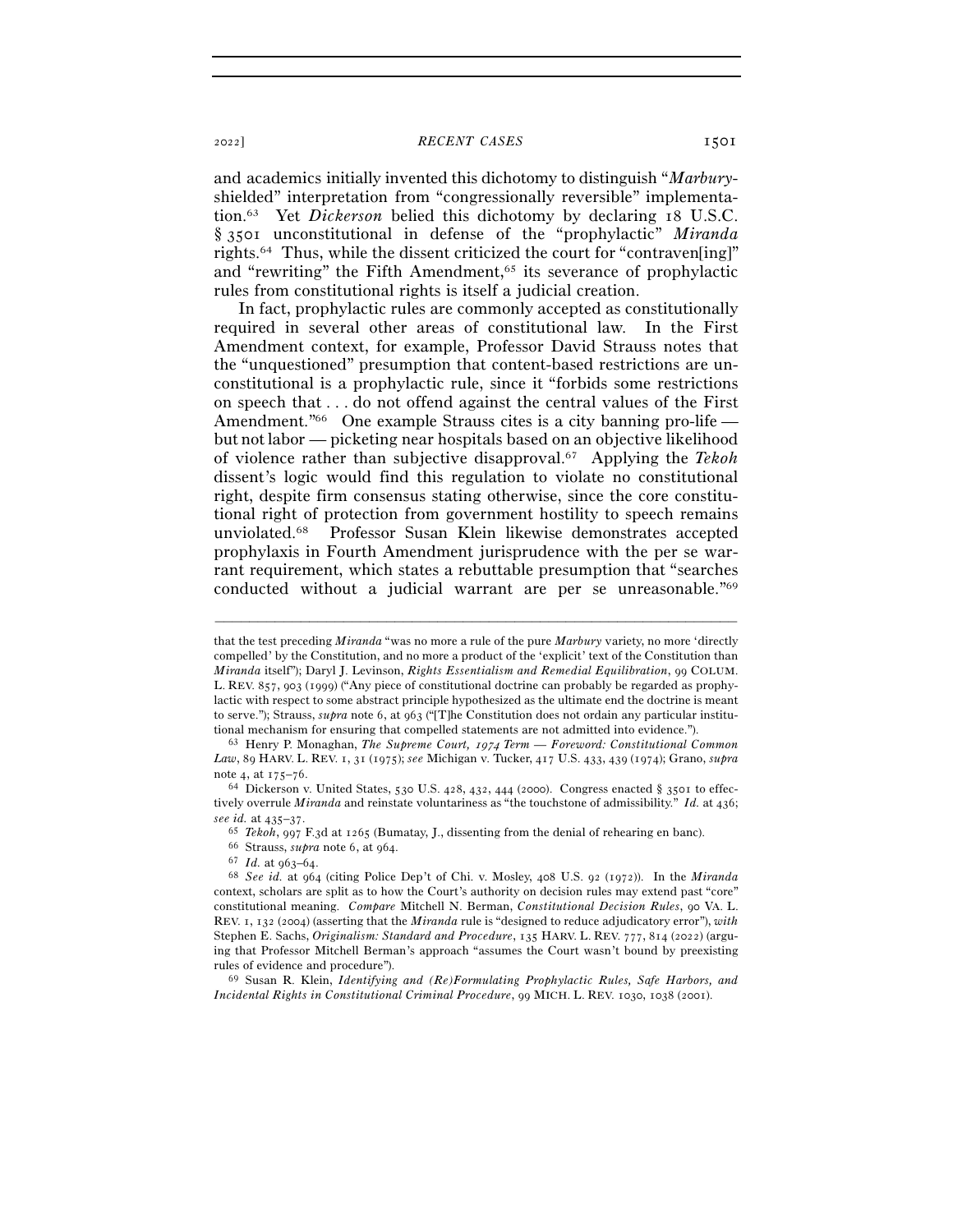1502 *HARVARD LAW REVIEW* [Vol. 135:<sup>1496</sup>

Overprotection results when reasonable, but warrantless, searches are found to violate the Fourth Amendment, yet this rule remains a staple in the Supreme Court's search-and-seizure analysis.70 Under the dissent's logic, however, violating these mainstream constitutional rules would not result in § 1983 liability, despite the Supreme Court holding otherwise.71 The Court's prophylactic rulemaking for other constitutional provisions thus eases the supposed "tension in the Court's jurisprudence" regarding constitutional prophylaxis.72

In reaching its conclusion that *Miranda* is a prophylactic rule but not a constitutional right, the dissent misinterpreted the *Dickerson* majority while overinterpreting the Supreme Court's pluralities and concurrences. The dissent first described how *Dickerson* announced *Miranda* as only a "constitutional rule," not a "constitutional right" as required by § 1983, and then pointed to *Chavez* and *Patane* as confirming the prophylactic understanding of *Miranda*. 73 It erred at both steps. First, the dissent created a distinction without a difference between a rule *creating* a right and the right itself for § 1983 enforcement purposes, thus playing the "word games" that Justice Scalia denounced.74 Second, it aggrandized *Chavez* and *Patane* by misapplying the rule in *Marks v. United States*, 75 which requires lower courts to follow the Court's pluralities "on the narrowest grounds" of the concurring Justices.76 In his *Chavez* concurrence, Justice Souter noted that "[t]he question whether the absence of *Miranda* warnings may be a basis for a § 1983 action under any circumstance [was] not before the Court."77 Likewise, as Judge Wardlaw argued, Justice Kennedy's concurrence in *Patane* omitted any relevant discussion of *Miranda*. 78 None of the "narrowest grounds" from *Chavez* and *Patane* could therefore include limiting *Miranda* on the basis of prophylaxis. The dissent thus erroneously narrowed the Supreme Court's earlier majority opinions by exaggerating its later plurality and concurring opinions.

Though the dissent did not carry the day, its error nevertheless risks limiting constitutional remedies. Dissents from denials of rehearing en banc have become more prevalent in the Supreme Court's docket and

<sup>70</sup> *See, e.g.*, Carpenter v. United States, 138 S. Ct. 2206, 2221 (<sup>2018</sup>). 71 *See Mosley*, 408 U.S. at 93–94, 101–02 (affirming § <sup>1983</sup> liability based on content-based restrictions); Groh v. Ramirez, 540 U.S. 551, 555, 564–65 (2004) (affirming § 1983 liability based on the per se warrant requirement). Some Justices argued that these rules strayed from the literal meaning of the Constitution, but — as in the *Miranda* context — only in nonmajority opinions. See Mosley, 408 U.S. at 103 (Burger, C.J., concurring); *Groh*, 540 U.S. at 572 (Thomas, J., dissenting).<br><sup>72</sup> Tekoh, 997 F.3d at 1262 (Miller, J., concurring in the denial of rehearing en banc).<br><sup>73</sup> Id. at 1270–71 (Buma